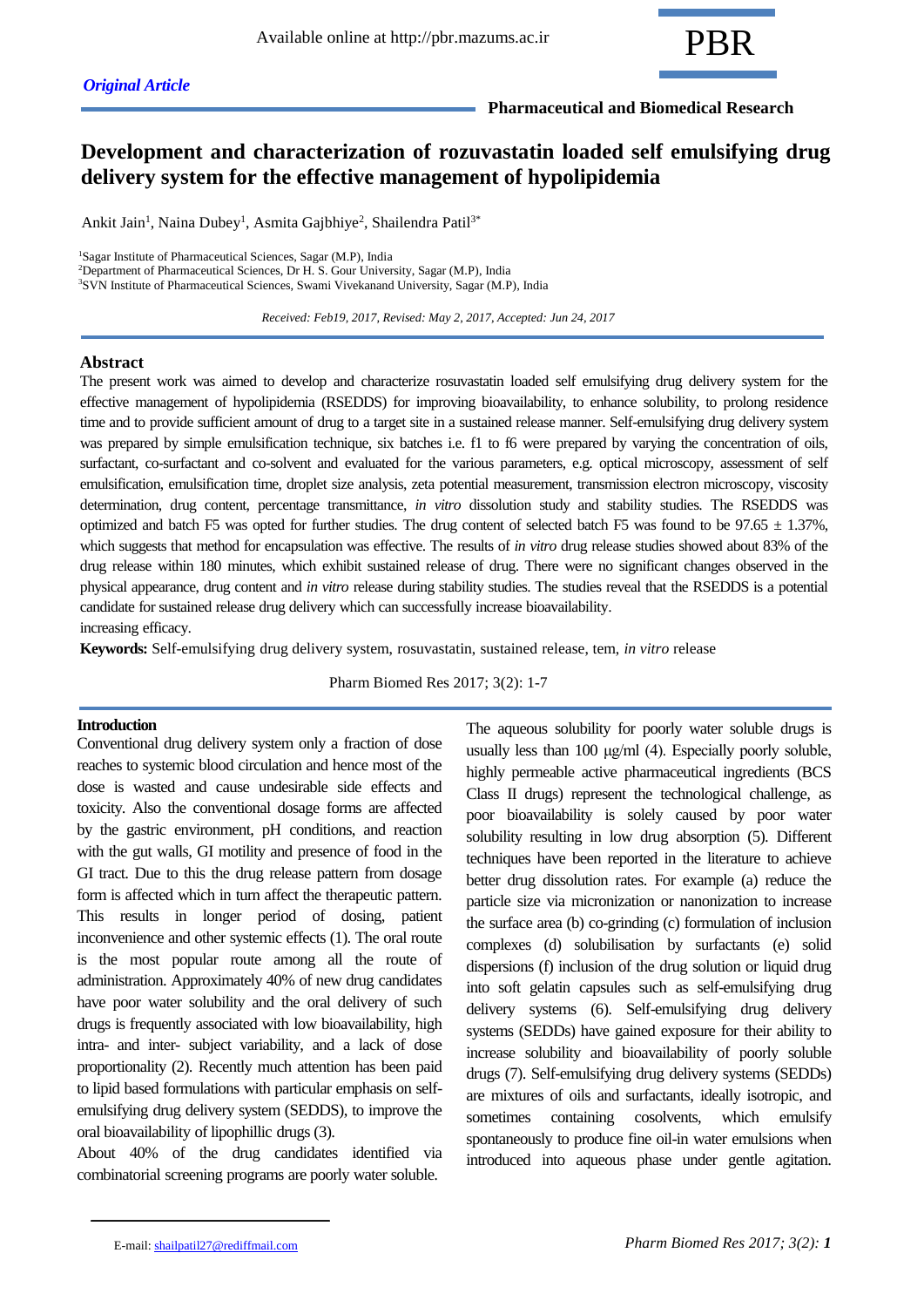Recently, SEDDS have been formulated using medium chain tri-glyceride oils and non-ionic surfactants, the later being less toxic. (8, 9). Upon peroral administration, selfemulsifying formulations distribute readily in the GI tract, and the digestive motility of the stomach and the intestines provides sufficient agitation enough for the spontaneous formation of emulsions. In the case of sparingly soluble drugs that exhibit dissolution rate limited absorption, the SEDDs offers a way to improve the rate and extent of oral absorption and to produce more reproducible blood time profiles (10). Rosuvastatin is a cholesterol-lowering agent widely used to treat hypercholesterolemia. Rosuvastatin is a crystalline powder with a melting point of 151-156 ºC, is sparingly soluble in water and poorly absorbed from the gastro-intestinal tract. After oral administration alone, Rosuvastatin is rapidly absorbed maximum plasma concentrations in less than 3 hours, extent of absorption increases in proportion to Rosuvastatin dose. The absolute bioavailability of Rosuvastatin (parent drug) is approximately 20% and the systemic availability of HMG-CoA reductase inhibitory activity is approximately 30%.

Oral bioavailability is the biggest problem of Rosuvastatin calcium as it is slightly water soluble.

Based on these considerations, the objectives of the present work was to develop rosuvastatin loaded self emulsifying drug delivery system for the effective management of hypolipidemia (RSEDDS) to enhance the solubility and improving bioavailability of SEDDS of Rosuvastatin and to administer them through oral route resulting in increasing their clinical efficacy.

### *Preparation of Self emulsifying drug delivery system*

This involved mixing of different oils, surfactant, co- First weighed amount of rosuvastatin was dissolved in ethanol (AR Grade) by continuous stirring in a beaker until surfactant and co-solvent as shown in table (1).

it totally dissolved. Then oleic acid (AR Grade) was added slowly with continuous stirring into drug-ethanol mixture. In another beaker appropriate amount of PEG-400 (AR Grade) was added to Tween-80 (AR Grade) and mixed

properly by continuous stirring with a glass rod. After continuous stirring the mixture of Tween-80 and PEG-400 were added to the drug-ethanol mixture by magnetic stirring at 100 rpm for 30 minute. The formulation of SEDDS was stored in well closed container for its further characterization (11). Selection criteria for preparation of (F5) formulation: The selection of formulation F5 was done on the basis of self emulsification assessment, when compared to other formulations.

#### *Characterization of formulation (F5)*

The opted formulation was selected and characterized for various parameters like optical microscopy, Assessment of self emulsification, Emulsification time, Droplet size analysis, Zeta Potential Measurement, Transmission Electron Microscopy, Viscosity Determination, Drug content, Percentage transmittance, in vitro dissolution study and stability study.

1. Optical microscopy

The opted formulation (F5) of SEDDS observed under optical microscope (Labmed) (Fig 1).

### **Materials and methods**

### *Materials*

Rosuvastatin (AR Grade) was kindly provided as a gift sample by Medley Lab, Jammu, India. Other chemicals used were of AR grade and of M/s CDH Limited, New Delhi, India.

Grade A: Rapidly forming emulsion having a clear or bluish appearance.

Grade B: Rapidly forming, slightly less clear emulsion, having a bluish white appearance.

Grade C: Fine milky emulsion that formed within 2 minutes.

Grade D: Dull, grayish white emulsion having slightly oily appearance that is slow to emulsify longer than 2 minutes.

Grade E: Formulation, exhibiting either poor or minimal emulsification with large oil globules present on the surface.

#### **Table 1** Formulation of SEDDS

|                | Formulations Drug (rosuvastatin) in mg | Tween-80<br>in mL | <b>PEG-400</b><br>in mL  | <b>Ethanol</b><br>in mL | Oleic acid<br>in mL | Glycerin<br>in mL |
|----------------|----------------------------------------|-------------------|--------------------------|-------------------------|---------------------|-------------------|
| F1             | 50                                     | 3.7               | $\overline{\phantom{a}}$ | 3.6                     | 3.7                 |                   |
| F2             | 30                                     | 3.7               | 4.0                      | 3.6                     | 3.7                 |                   |
| F3             | 50                                     |                   | $\sim$                   | 4.5                     | 3.6                 | 4.5               |
| F4             | 30                                     |                   | 4.5                      | 4.5                     | 3.6                 |                   |
| F <sub>5</sub> | 50                                     |                   | 2.5                      | 2.5                     |                     |                   |
| F <sub>6</sub> | 30                                     |                   | ٠                        | 2.5                     |                     | 2.5               |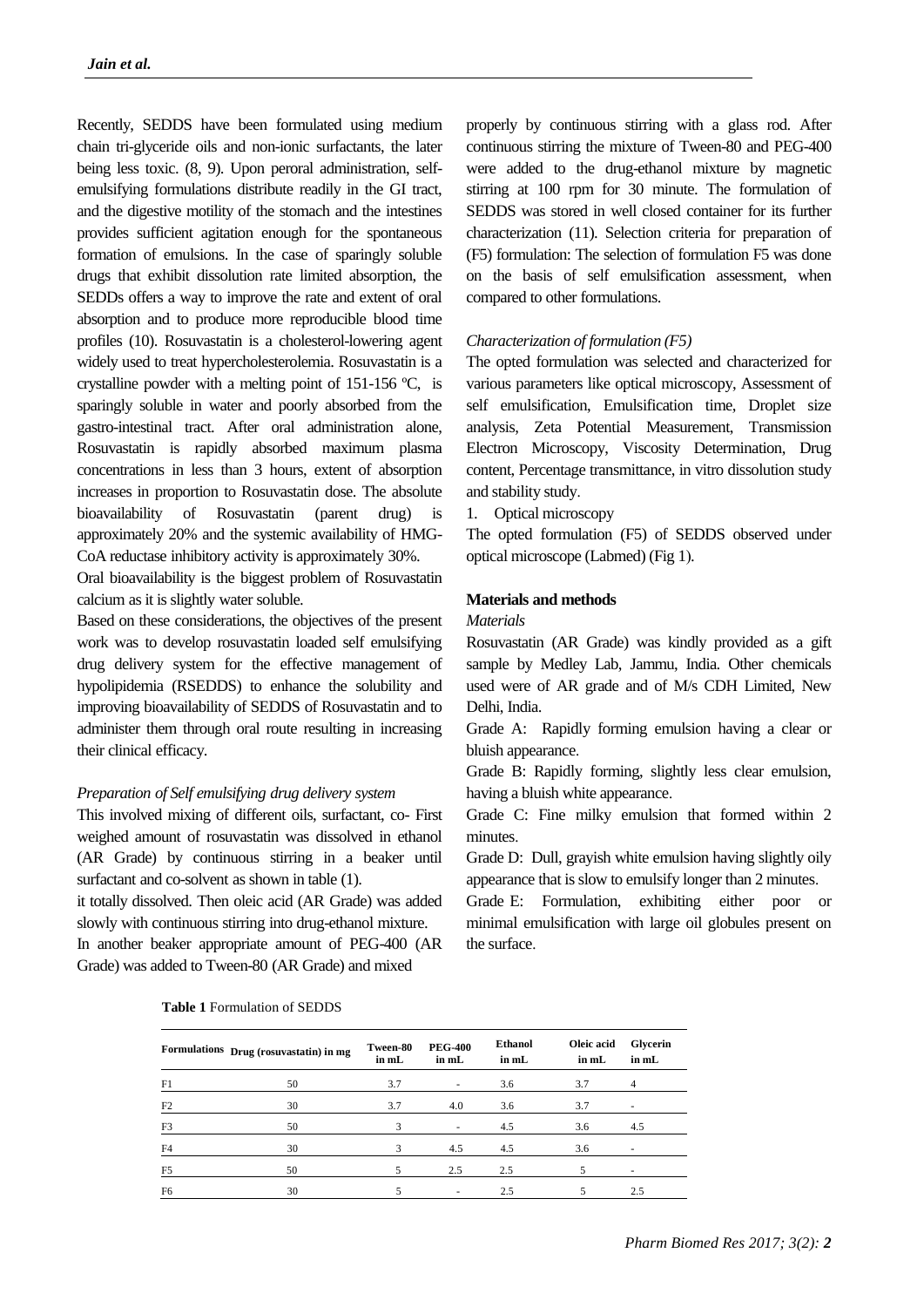

**Figure 1** Photograph of formulation (F5) of SEDDS of rosuvastatin under optical microscope

**Table 2** Assessment of self emulsification for various SEDDS formulations

| <b>Formulation</b> | Grade     |
|--------------------|-----------|
| F1                 | C         |
| F2                 | B         |
| F <sup>3</sup>     | D         |
| F4                 | $\subset$ |
| F5                 |           |

**Table 3** Assessment of self emulsification, emulsification time, droplet size and zeta potential

| <b>Formulation Self</b> | <b>Emulsification Time</b> | <b>Emulsification</b> Droplet Zetapotential | Size                   |            |
|-------------------------|----------------------------|---------------------------------------------|------------------------|------------|
| F5                      | Grade A                    | $19 + 5.51$ sec                             | $125.89 \,\mathrm{nm}$ | $-25.7$ mV |

### 2. Emulsification time

The emulsification time of SEDDS was determined according to USP XXIII, dissolution apparatus II. 0.5 g of the SEDDS formulation (F5) was introduced into 250 ml of 0.1N HCl in 500 ml conical flask under action of magnetic stirrer (Jaico) rotating at constant speed (50 rpm) and emulsification time was noted (Table 3) (13, 14).

#### 3. Droplet size analysis

Droplet size determines the rate and extent of drug release as well as the stability of the emulsion. Formation of SEDDS, which are stable, isotropic and clear o/w dispersions, takes place on reduction of the globule size. SEDDS formulation (F5) was diluted to 100 mL with distilled water in a flask and is mixed gently by inverting the flask. The droplet size was determined by dynamic light scattering (DLS) technique using Zetasizer (Zetasizer Ver. 6.01, Malvern Instruments, (UK) (Table 3) (15).

### 4. Zeta potential measurement

The emulsion stability is directly related to the magnitude of the surface charge. The magnitude of the zeta potential

gives an indication of the potential stability of the colloidal system. If all the particles have a large negative or positive zeta potential they will repel each other and there is dispersion stability. The zeta potential of the diluted SEDDS formulation was measured using a (Malvern Zetasizer 3000 HS). The SEDDS were diluted with a ratio of 1:20 v/v with distilled water and mixed for 1 min using a magnetic stirrer and recorded the result (Table 3) (Figure 2) (16, 17, 18).



**Figure 2** Zeta potential of SEDDS formulation (F5).

#### 5. Transmission electron microscopy

SEDDS formulation F5 was diluted with distilled water 1:30 and mixed by gentle shaking using a (Hitachi H-7500, 120kV). Copper grids are allowed to stand on for 60 seconds on which one drop of sample obtained after dilution was deposited. Filter paper is used to remove excess fluid and then the grid was stained in 1% phosphotungstic acid solution for 30 seconds. (Figure 3) (19).



**Figure 3** TEM photomicrograph of SEDDS of rosuvastatin (F5).

#### 6. Viscosity determination

Viscosity study is necessary for SEDDS to characterize the system physically and to control its stability. The viscosity of the Rosuvastatin SEDDS is crucial in determining its ability to be filled in hard or soft gelatin capsules. If the system has very low viscosity, it may enhance the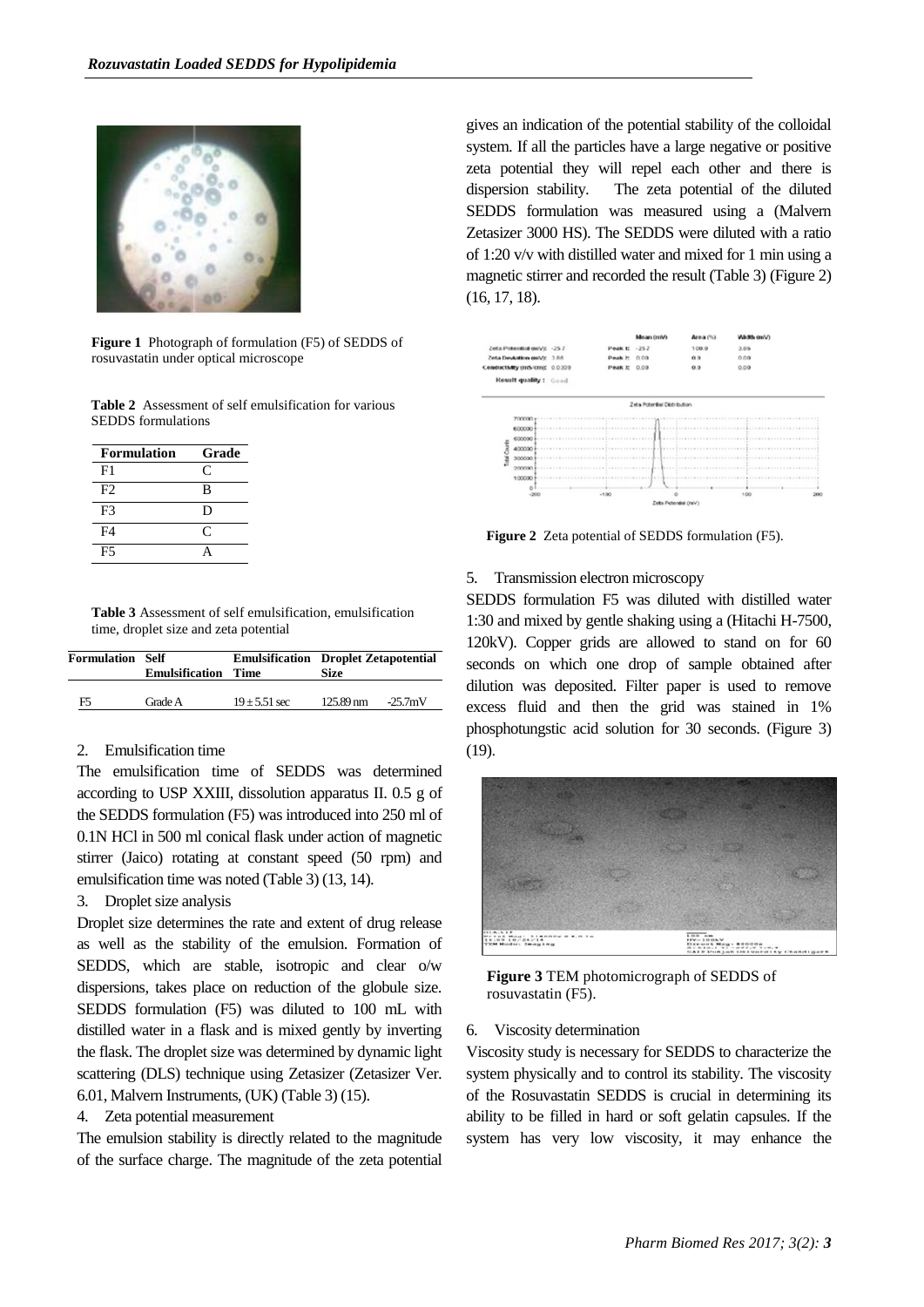probability of leakage from the capsule and the system with very high viscosity may create problem in pour ability.

SEDDS formulation (F5) of rosuvastatin (1 mL) was diluted with the distilled water in a beaker with constant stirring on magnetic stirrer. Viscosity of the resultant emulsion and initial SEDDS was measured using Brookfield viscometer (DV-III ultra Brookfield) using spindle RV-6 at 100rpm at 25  $\pm$  0.5 °C. The data of viscosity of SEDDS formulation F5 was recorded (Table 4)  $(20, 21)$ .

**Table 4** Assessment of Viscosity, Drug content and % transmittance

| <b>Formulation</b> | <b>Viscosity</b> | Drug content   | %transmittance |
|--------------------|------------------|----------------|----------------|
| F5                 | $12.2 + 0.2$ cP  | $97.65 + 1.37$ | $97.45 + 1.78$ |

### 7. Drug content

The drug content of rosuvastatin SEDDS formulation (F5) was measured using UV spectroscopic method. The drug content uniformity was determined by preparing 10 μg/ml of aliquot of SEDDS sample using methanol as solvent. The samples were suitably diluted and the absorbance of the solutions was measured at 240 nm using UV-Visible spectrophotometer (EI double beam spectrophotometer 1372 UV-Spectrophotometer) against methanol as a blank. The amount of Rosuvastatin was estimated by using standard calibration curve of the drug. The data of percent drug content in SEDDS formulation (F5) was recorded in the table (Table 4) (22).

### 8. Percentage transmittance

Percent transmittance proved the transparency of formulation. The percent transmittance of the system is measured at particular wavelength using UV spectrophotometer (EI double beam UV-VIS spectrophotometer UV/Visible model 1372) by using distilled water as blank (20).

A total of 1 mL SEDDS formulation was diluted 100 times with distilled water. Percentage of transmittance was measured spectrophotometrically (EI double beam spectrophotometer 1372 UV Spectrophotometer) at 560 nm using water as a blank (Table 4).

## 9. *Invitro* dissolution study

The quantitative in-vitro drug release from formulation was studied to assess if self emulsifying properties remain consistent. The USP XXII, dissolution apparatus (Electrolab TDT-06l) used to study the release of the drug from the oil in the aqueous system. Hard gelatin capsule containing SEDDS was tied to paddle to prevent the

capsule from floating, 900 ml dissolution media (standard phosphate buffer solution pH 7.4) were used (18).

To compare different SEDDS, dissolution studies were done at  $37 \pm 0.5$  °C, using paddle rotating at 75 rpm, 1ml sample was withdrawn at 30, 60, 90, 120, 150, 180 minutes. The sample volume of fresh media replaces the withdrawn sample. Sample was filter through whatmann filter paper and analyzed spectrophotometrically (EI double beam UV-VIS spectrophotometer UV/Visible model 1372) at 240 nm. The drug release from the SEDDS formulation was found to be significantly higher as compared with that of pure drug and marketed preparation (Crestor® 10 mg) (Figure 4).



**Figure 4** Percentage drug release of F5, pure drug and marketed formulation

### 10. Stability studies

The optimized formulation (F5) selected for stability testing under storage condition at  $4 \pm 1$  °C,  $25 \pm 2$  °C (room temperature) and  $40 \pm 1$  °C (Thermostatic oven). Formulation (F5) was stored in screw capped, amber colored small glass bottles at  $4 \pm 1$  °C, room temperature  $(25 \pm 2 \degree C)$  and  $40 \pm 1 \degree C$ . Analysis of the sample was made for % drug content after a period of 15, 30, 45 and 60 days. Subsequent change in % Drug content of the formulations stored at 4  $\pm$  1 °C, at room temperature 25  $\pm$ 2 °C and at 40  $\pm$  1 °C (Thermostatic oven) was determined after a definite period of time of 15, 30, 45, and 60 days (Table 5) (14).

**Table 5** Effect of Storage on % Residual Drug Content at different temperatures

| S.no | Time in<br>Davs | % Residual drug content on<br>storage at temperature |                       |                           |
|------|-----------------|------------------------------------------------------|-----------------------|---------------------------|
|      |                 | $4 \pm 1$ °C                                         | $25+1$ <sup>o</sup> C | $40 \pm 1$ <sup>o</sup> C |
|      |                 | $97.6 \pm 1$                                         | $97.6 \pm 1$          | $97.6 \pm 1$              |
| 2.   | 15              | $97.6 \pm 1$                                         | $97.4 + 1$            | $97.4 + 1$                |
| 3.   | 30              | $97.3 \pm 1$                                         | $96.8 + 1$            | $96.5 \pm 0.5$            |
| 4.   | 45              | $96.9 + 0.2$                                         | $96.1 \pm 0.3$        | $95.8 \pm 0.9$            |
| 5.   |                 | $96.5 + 0.6$                                         | $95.7 + 0.7$          | $95.2 \pm 0.6$            |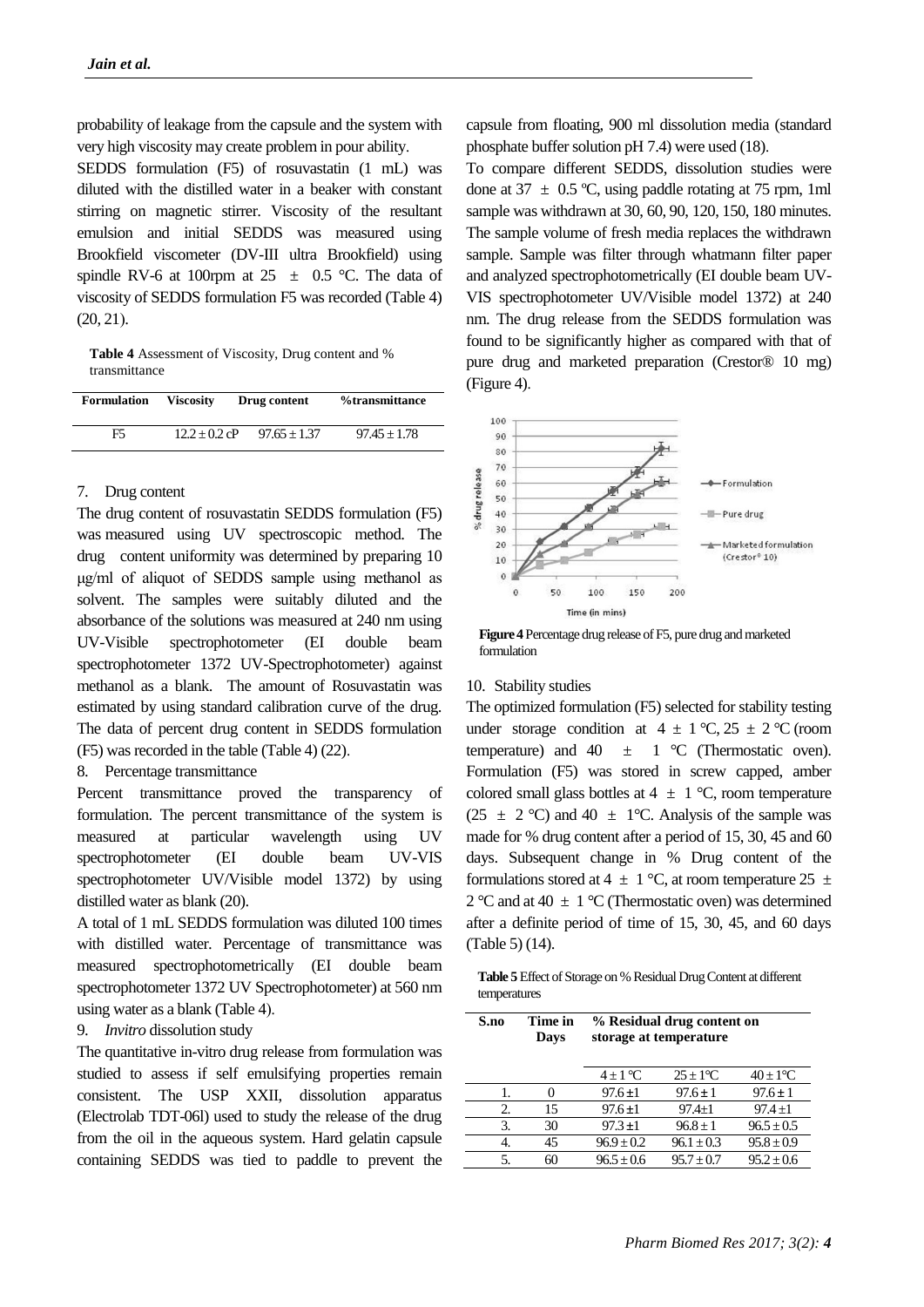### **Results**

The selection of formulation F5 was done on the basis of self emulsification assessment, when compared to other formulations; the F5 formulation formed a rapidly forming emulsion having a clear or bluish appearance that was the formulation of Grade-A category. In the above formulation design the F5 formulation was finalized for the further studies for characterization under various parameters. (Table 2 and 3) The self emulsification assessment of SEDDS showed that the preparation was of Grade A that is a rapidly forming emulsion having a clear or bluish appearance. It was observed that an increase in the proportion of oil in the formulation resulted in decreasing self-emulsification time.

The opted formulation (F5) of SEDDS observed under optical microscope (Labmed) and it was found that the developed formulation contained the droplets in emulsion (Figure 1).

The emulsification time of SEDDS was  $19 \pm 5.51$ seconds which resulted in good tendency for emulsification. (Table 3)

The droplet size of SEDDS (F5) formulation was found to be 125.89 nm which explained that the smaller droplet size presents large surface area for drug absorption. (Table 3) and the zeta potential value of SEDDS (F5) was found to be -25.7 mV negative charge indicates that the emulsion particles were stable (Table 3) (Figure 2).

The TEM photograph shows the surface morphology of the SEDDS (F5) as seen in (Figure 3) the nanosized droplets as discreet particles can be seen in the TEM analysis is evidence to show that the adsorption onto solid carrier was good as no oil droplets are visible.

Viscosity of SEDDS (F5) was found to be  $12.2 \pm 0.2$  (cP). Thus it showed o/w emulsion where water remains as external phase and viscosity of SEDDS is near to water which indicated that Rosuvastatin emulsion on dilution with the fluid its viscosity getting decreased and thereby absorption will be faster (Table 4).

The percentage drug content was found to be  $97.65 \pm 1.37$ which is maximum and thus resulted in maximum drug release (Table 4).

The result of percentage transmittance was shown 97.45  $\pm$ 1.78 (Table 4). This result indicated the high clarity of SEDDS. The greater the particle size, oil globules may reduce the transparency of micro emulsion and thereby values of percentage transmittance.

The formulation of SEDDS (F5) showed greater extent of drug release that is in 180 mins the drug release was 83% when compared to pure drug (32%) and marketed

formulation (61%). The results suggested the potential use of SEDDS for oral administration of Rosuvastatin (Figure 4).

Accelerated stability studies only serve as tool for formulation screening and stability issues related to shipping or storage at room temperature. The results of the stability samples withdrawn at the end of 15 days, 30 days, 45 days and 60 days are shown in (Table 5 ) at various temperature ranges. All the samples withdrawn at different time intervals formed clear dispersion and none of the formulation showed any drug precipitation and thus the formulation was considered to be stable.

A progressive decrease in the emulsion % drug content has been observed in the samples withdrawn at different time intervals which may be due to aggregation of globules.

Rosuvastatin loaded SEDDS (F5) was subjected to stability studies. The formulation was stored at  $4 \pm 1$  °C, at  $25 \pm 2$ °C (Room temperature) and at 40  $\pm$  1 °C (Thermostatic oven). From the results, it was found that % drug content had shown that formulation was more stable at 25  $\pm$  2 °C rather than  $4 \pm 1$  °C and  $40 \pm 1$  °C (Thermostatic oven) storage conditions. So it can be said that the formulation is more stable at  $25 \pm 2$  °C for further use (Table 5).

# **Discussion**

SEDDSs are isotropic mixtures of oils and surfactants, sometimes it contains co-solvents and it can be used for the design of formulations in order to improve the oral absorption of highly lipophillic compounds**.**

Rosuvastatin is a hydrophobic and highly permeable drug which belongs to class II of biopharmaceutical classification system (BCS). Low aqueous solubility of Rosuvastatin leads to high variability in absorption after oral administration. The present study was carried out for the formulation development of Rosuvastatin loaded selfemulsifying drug delivery system (SEDDS) with the aim to enhance its solubility as well as oral bioavailability**.**

The opted formulation (F5) of SEDDS observed under optical microscope (Labmed) and it was found that the developed formulation contained the droplets in emulsion (Figure 1).

The self emulsification assessment of SEDDS showed that the preparation was of Grade A that is a rapidly forming emulsion having a clear or bluish appearance (Table 2 and 3). It was observed that an increase in the proportion of oil in the formulation resulted in decreasing self-emulsification time**.**

The RSEDDS should disperse completely and quickly when subjected to aqueous dilution under mild agitation.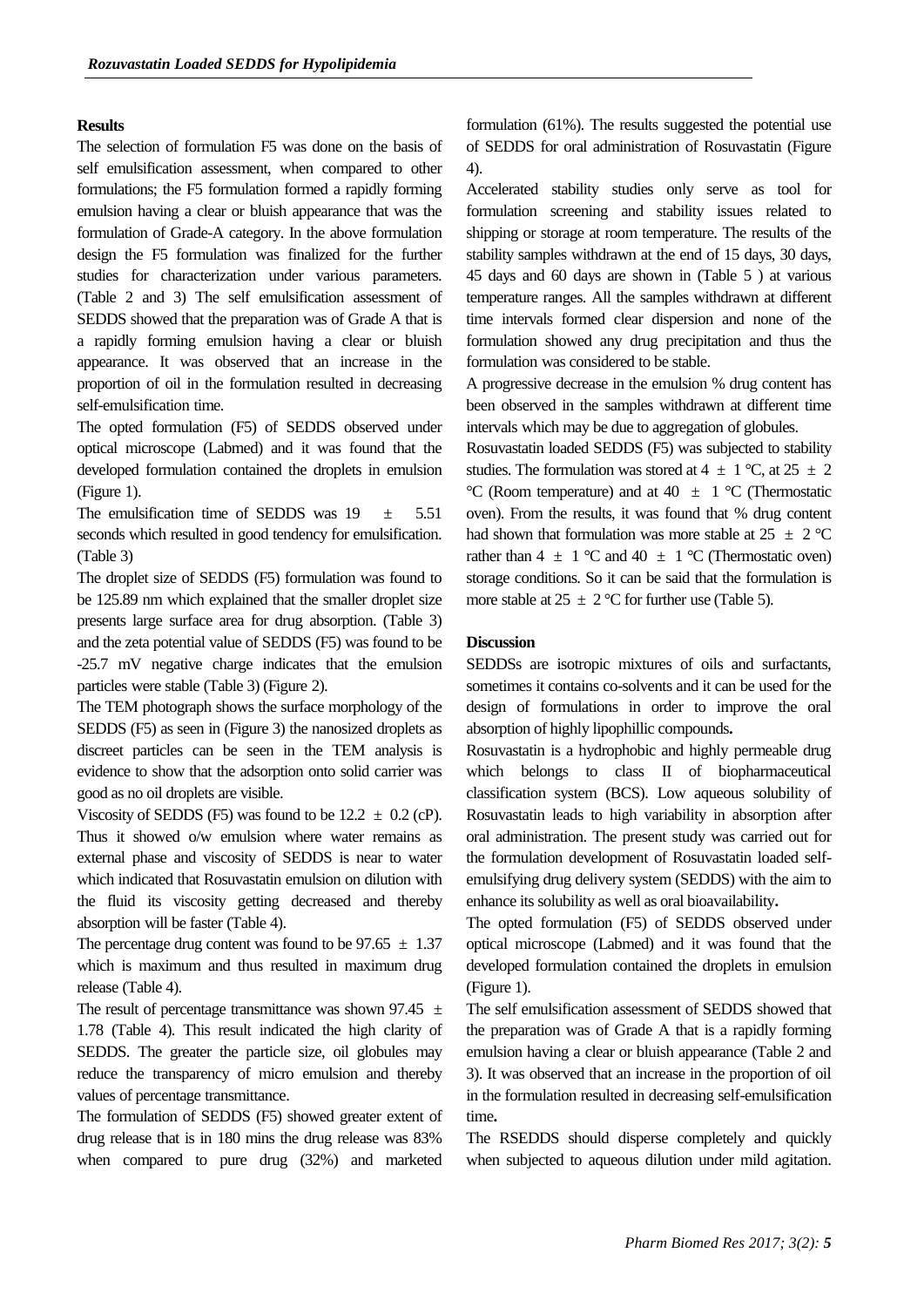The emulsification time study showed that the optimized formulation employed could emulsify within  $19 \pm 5.51$ seconds, which suggests rapidity of the formulation. The emulsification time of SEDDS was which resulted in good tendency for emulsification (Table 3). The droplet size of the emulsion is a crucial factor in self-emulsification performance because it determines the rate and extent of drug release as well as absorption. The droplet size of SEDDS (F5) formulation was found to be 125.89 nm which explained that the smaller droplet size presents large surface area for drug absorption (Table 3). In general, a zeta potential value of  $\pm$  30 mV is sufficient for stability. The optimized formulation posses a zeta potential of  $-25.7 \pm 1$ 0.42, which means that it does not comply with requirement of stability. But, it has been found in some of the research articles that a zeta value in between -20 mV and -11 mV leads to threshold agglomeration. Hence, the optimized formulation of RSEDDS with a zeta potential -25.7 mV would not exhibit threshold agglomeration. Such kind of instability will only be observed on long-term storage (Table 3) (Figure 2).

The TEM photograph showed spherical surface morphology of SEDDS (F5) which resulted in higher drug loading (Figure 3).

Viscosity of SEDDS (F5) was found to be  $12.2 \pm 0.2$  cP, thus it showed o/w emulsion where water remains as external phase and viscosity of SEDDS is near to water which indicated that Rosuvastatin emulsion on dilution with the fluid its viscosity getting decreased and thereby absorption will be faster (Table 4).

The amount of the drug content in the optimized formulation F5 is  $97.65 \pm 1.37$  of the added amount indicating the suitability of the system for high entrapment in the internal phase. The high value of percentage transmittance  $97.45 \pm 1.78$  (96.21%) indicates that the system is optically clear which a prerequisite for emulsions (Table 4). The greater the particle size, oil globules may reduce the transparency of micro emulsion and thereby values of percentage transmittance**.**

The formulation of RSEDDS (F5) showed greater extent of drug release that is in 180 mins the drug released was 83% when compared to pure drug (32%) and marketed formulation (61%). The results suggested the potential use of SEDDS for oral administration of Rosuvastatin (Figure 4). Rosuvastatin loaded SEDDS (F5) was subjected to stability studies. The formulation was stored at  $4 \pm 1$  °C, at  $25 \pm 2$  °C (room temperature) and at 40  $\pm$  1 °C (thermostatic oven). The formulation was physically stable as evidenced by the visual observation, and the absence of signs of instability such as phase separation, flocculation or precipitation. From the results, it was found that % drug content had shown that formulation was more stable at  $25 \pm$ 2 °C rather than  $4 \pm 1$  °C and  $40 \pm 1$  °C (thermostatic oven) storage conditions (Table 5).

### **Conclusion**

In conclusion, the proposed system liquid SEDDS showed incredible potential and good self emulsification efficiency, having globule size in nanometer range which is physiologically stable with improved solubility and bioavailability of otherwise poorly soluble BCS class II drug rosuvastatin**.**

In summary, our findings indicated that the developed formulation was found to show a significant improvement in terms of the drug release with above 83% release of drug within 180 mins. Thus, achieved the main objective of study to achieve a better dissolution rate which would further help in enhancing oral bioavailability. The SEDDS may be used as a vital tool in reducing the dose size and improving oral bioavailability of poorly water soluble drugs.

### **Future Prospects**

An optimized Rosuvastatin loaded formulation consisting of oleic acid, tween 80 and PEG 400 offers the advantage of good solubilisation of Rosuvastatin. The major limitation of lipophillic drugs regarding its solubility in GIT could be overcome by delivering these drugs through selfemulsifying systems. Thus, this novel delivery system has made easy the delivery of lipophillic drugs orally which increases its bioavailability due to its small particle droplets. The studies confirmed that SEDDS can be used as a possible alternative to conventional oral formulation of BCS class II drugs (poorly water soluble drugs) and can be explored as a potential drug carrier for dissolution enhancement of Rosuvastatin and other insoluble drugs.

### **Acknowledgments**

We are grateful to Principal, Sagar Institute of Pharmaceutical Sciences, Sagar, for providing us necessary facilities to stock out the research work. The authors are also grateful to Medley Laboratories, Jammu for providing Rosuvastatin and highly obliged to Scan Laboratories, Bhopal for their contribution in completing the work.

### **Author's contribution**

All authors have contributed in the studies performed and in the preparation of manuscripts.